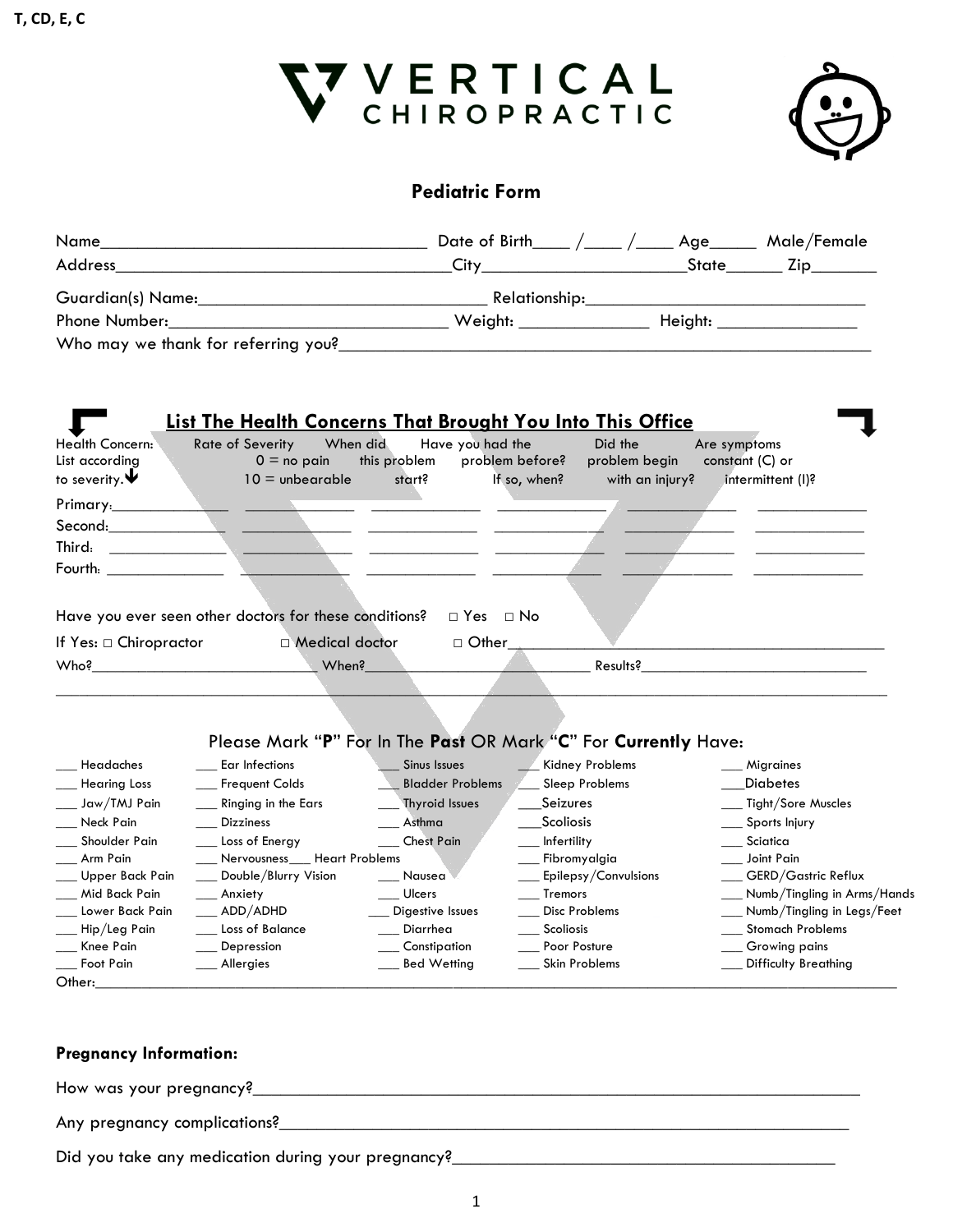# V VERTICAL<br>V CHIROPRACTIC

| <b>Delivery Information:</b>                                                                         |                              |                          |                             |                                   |
|------------------------------------------------------------------------------------------------------|------------------------------|--------------------------|-----------------------------|-----------------------------------|
| Location of Birth: (Circle One)                                                                      | <b>Hospital Birth Center</b> |                          | Home                        |                                   |
| Birth Intervention: (Circle One)                                                                     | Forceps                      | <b>Vacuum Extraction</b> |                             | <b>Caesarian Section</b>          |
| Induced? Yes/No Explain:                                                                             |                              |                          |                             |                                   |
|                                                                                                      |                              |                          |                             |                                   |
|                                                                                                      |                              |                          | <u> Tanzania (h. 1888).</u> |                                   |
| <b>Post Birth Information:</b>                                                                       |                              |                          |                             |                                   |
| Birth Weight: <b>All Accords</b>                                                                     |                              |                          |                             | Birth Length: <b>Example 2018</b> |
| Breast Fed: Yes/No How long?                                                                         |                              |                          |                             | Formula Fed Yes/No How Long?      |
| Introduced Solid Foods at Months                                                                     |                              |                          |                             |                                   |
| Food Allergies or intolerances:                                                                      |                              |                          |                             |                                   |
| Doses of antibiotics/prescription drugs your child has taken: Past 6 months_____ Total lifetime ____ |                              |                          |                             |                                   |
| and the state of the state of the<br>Present prescription drugs/dosage?                              |                              |                          |                             |                                   |
| Over the counter drugs (Tylenol, cough syrup, laxatives, etc.)                                       |                              |                          |                             |                                   |
|                                                                                                      |                              |                          |                             |                                   |
| Fractured A Bone?<br>$\Box$ Yes $\Box$ No                                                            |                              |                          |                             |                                   |
| If yes to either of the above, please describe:                                                      |                              |                          |                             |                                   |

### **Quadruple Visual Analogue Scale**

Please circle the number that best describes the question asked. If you have more than one complaint, please answer each question for each individual complaint and indicate the score of each complaint.

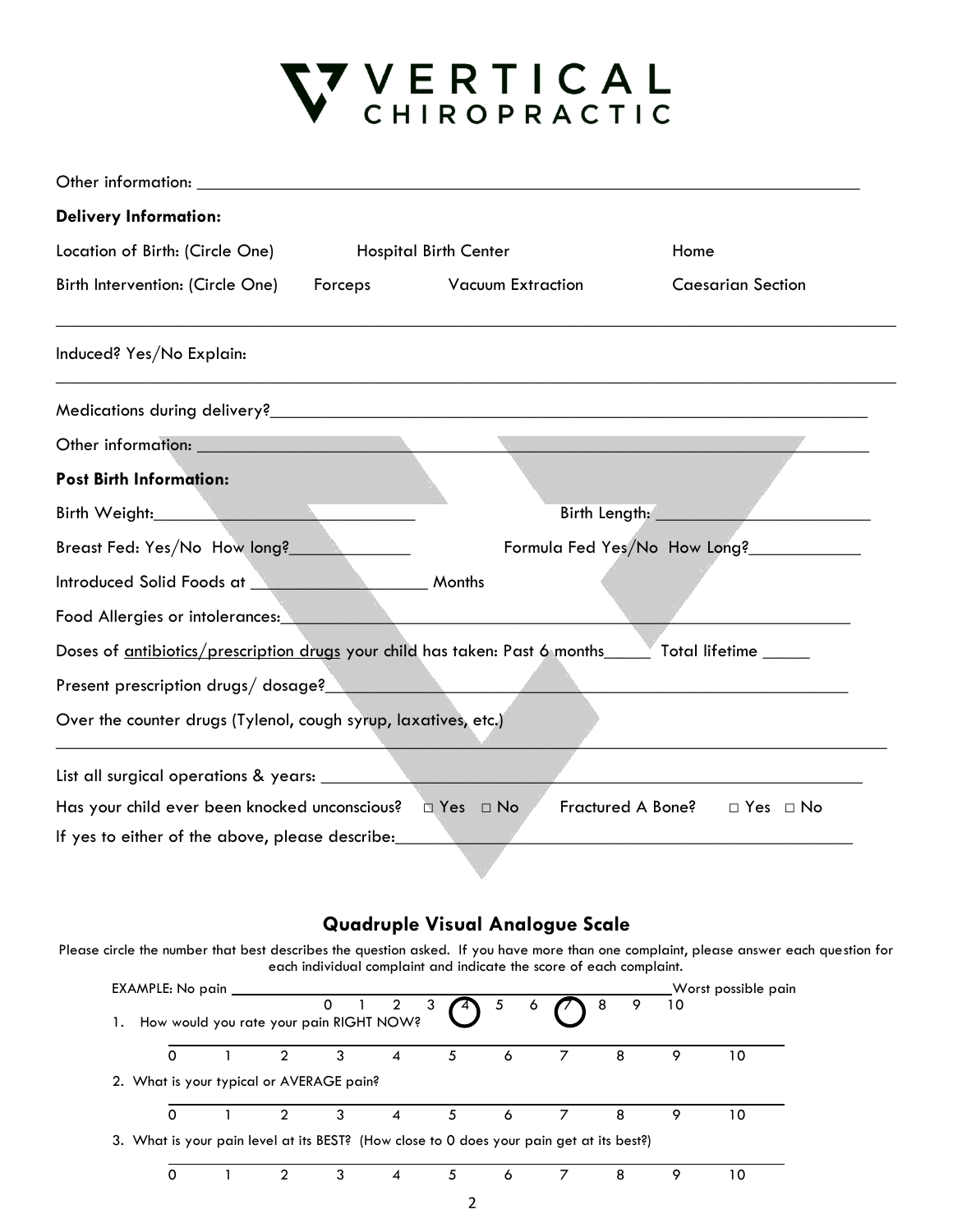## VERTICAL<br>CHIROPRACTIC What percentage of you're awake hours is your pain at its best? \_\_\_\_\_% 4. What is your pain level at its WORST? (How close to 10 does your pain get at its worst?) 0 1 2 3 4 5 6 7 8 9 10 What percentage of your awake hours is your pain at its worst? \_\_\_\_\_\_% Practice Member Name: Date:

### **Activities Of Life**

Please identify how your current condition is affecting your ability to carry out activities that are routinely part of your life: ACTIVITY: EFFECT:

| Holding Head Up                                                                                                                                                                                                                |                                                                                           |  | $\Box$ No Effect $\Box$ Painful (can do) $\Box$ Painful (limits) $\Box$ Unable to Perform |
|--------------------------------------------------------------------------------------------------------------------------------------------------------------------------------------------------------------------------------|-------------------------------------------------------------------------------------------|--|-------------------------------------------------------------------------------------------|
| Tummy Time                                                                                                                                                                                                                     | $\Box$ No Effect $\Box$ Painful (can do) $\Box$ Painful (limits) $\Box$ Unable to Perform |  |                                                                                           |
| Nursing                                                                                                                                                                                                                        | $\Box$ No Effect $\Box$ Painful (can do) $\Box$ Painful (limits) $\Box$ Unable to Perform |  |                                                                                           |
| Sitting Up                                                                                                                                                                                                                     |                                                                                           |  | $\Box$ No Effect $\Box$ Painful (can do) $\Box$ Painful (limits) $\Box$ Unable to Perform |
| Crawling                                                                                                                                                                                                                       |                                                                                           |  | $\Box$ No Effect $\Box$ Painful (can do) $\Box$ Painful (limits) $\Box$ Unable to Perform |
| <b>Standing Alone</b>                                                                                                                                                                                                          |                                                                                           |  | $\Box$ No Effect $\Box$ Painful (can do) $\Box$ Painful (limits) $\Box$ Unable to Perform |
| <b>Walking Alone</b>                                                                                                                                                                                                           |                                                                                           |  | $\Box$ No Effect $\Box$ Painful (can do) $\Box$ Painful (limits) $\Box$ Unable to Perform |
| Other: and the control of the control of the control of the control of the control of the control of the control of the control of the control of the control of the control of the control of the control of the control of t |                                                                                           |  | $\Box$ No Effect $\Box$ Painful (can do) $\Box$ Painful (limits) $\Box$ Unable to Perform |
| Other:                                                                                                                                                                                                                         |                                                                                           |  | $\Box$ No Effect $\Box$ Painful (can do) $\Box$ Painful (limits) $\Box$ Unable to Perform |

### **For A Minor/Child, Please Fill Out And Sign Below Written Consent For A Child**

Name of practice member who is a minor/child:

I authorize Dr. Trevor Adams and any and all Vertical Chiropractic staff to perform diagnostic procedures, radiographic evaluations, render chiropractic care and perform chiropractic adjustments to my minor/child. As of this date, I have the legal right to select and authorize health care services for my minor/child. If my authority to select and authorize care is revoked or altered, I will immediately notify Vertical Chiropractic.

Guardian Signature: \_\_\_\_\_\_\_\_\_\_\_\_\_\_\_\_\_\_\_\_\_\_\_\_\_\_\_\_\_\_\_\_\_\_\_\_\_\_\_\_ Date: \_\_\_\_\_\_\_\_\_\_\_\_\_\_\_\_\_\_\_\_\_\_\_\_\_

Relationship To Minor/Child:

### **Notice of Privacy Practices Acknowledgement**

I understand that I have certain rights of privacy regarding my protected health information, under the Health Insurance Portability & Accountability Act of 1996 (HIPPA). I understand that this information can and will be used to:

1. Conduct, plan and direct my treatment and follow-up among the multiple healthcare providers who may be involved in that treatment directly and indirectly.

2. Obtain payment from third-party payers.

3. Conduct normal healthcare operations, such as quality assessments and physicians certifications.